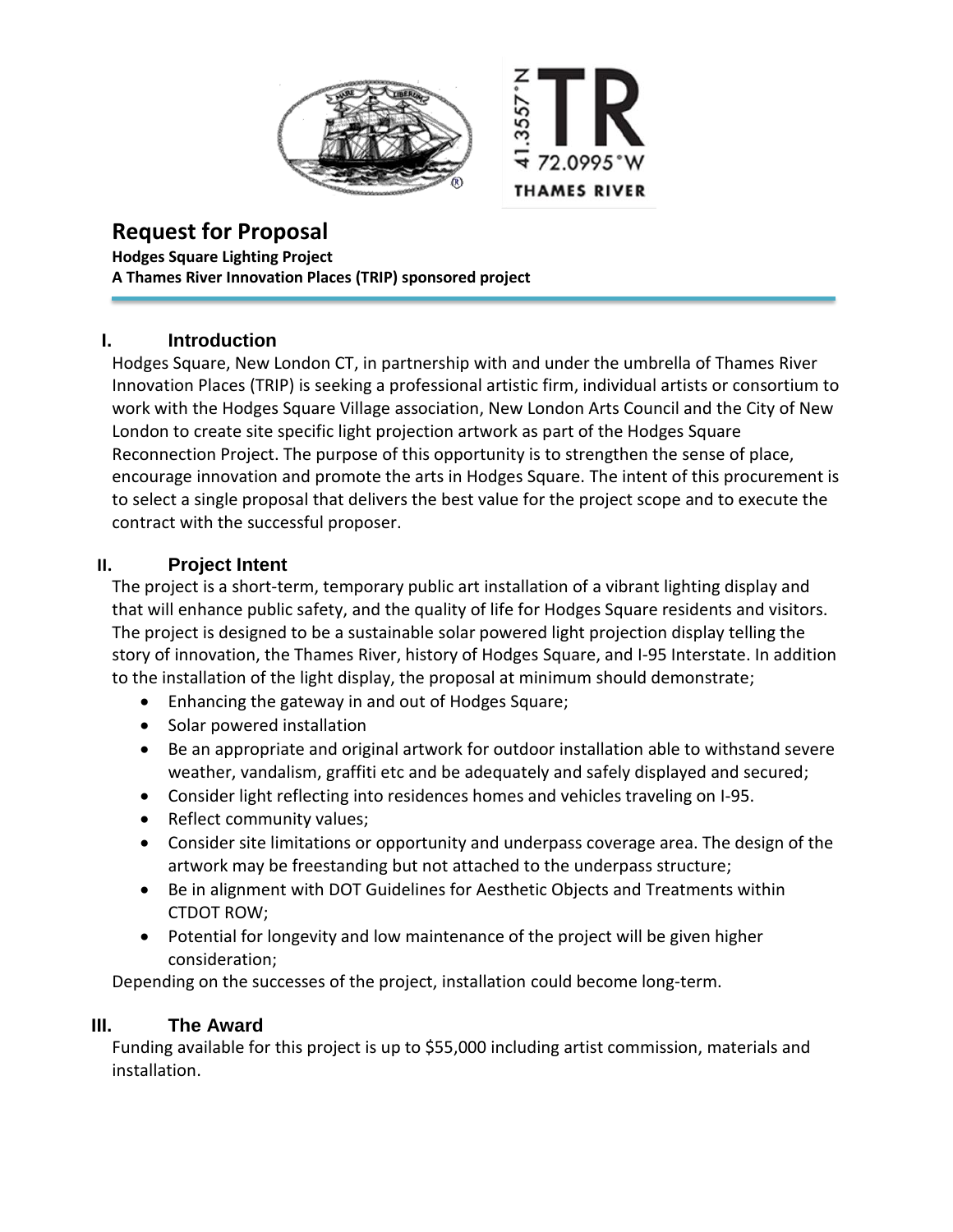## **IV. Site and Immediate Surroundings**

The Hodges Square neighborhood houses one of the city's oldest neighborhoods, an 18-acre city park - Riverside Park, and an historic mill (c. 1650) that represents one of the earliest mill industrial sites in the country. The National Register of Historic Places recognized Hodges Square as an historic district in October 2016. Hodges Square is the connecting neighborhood for Connecticut College and the Coast Guard Academy, and links the neighborhood to the downtown area and Waterfront Park. The history of New London is interwoven with its relationship to the water. The Thames River and Long Island Sound are the agents of change, diversity, industry, and economy. That relationship with this resource will continue to be a major factor in the future of the City.

The center of the corridor on Williams Street incorporates the Interstate 95 area, which creates a significant challenge for visual appeal and livability. The roadways are complex, filled with on/off ramps, and nine overpasses mixing city and state streets together in concrete spaghettilike crossroads. This exchange is the main connecting section of the north/south economic corridor. The intent of this project for art deployment is to have the most dramatic impact and visual context of connecting the Hodges Square economic zone to the rest of the city.

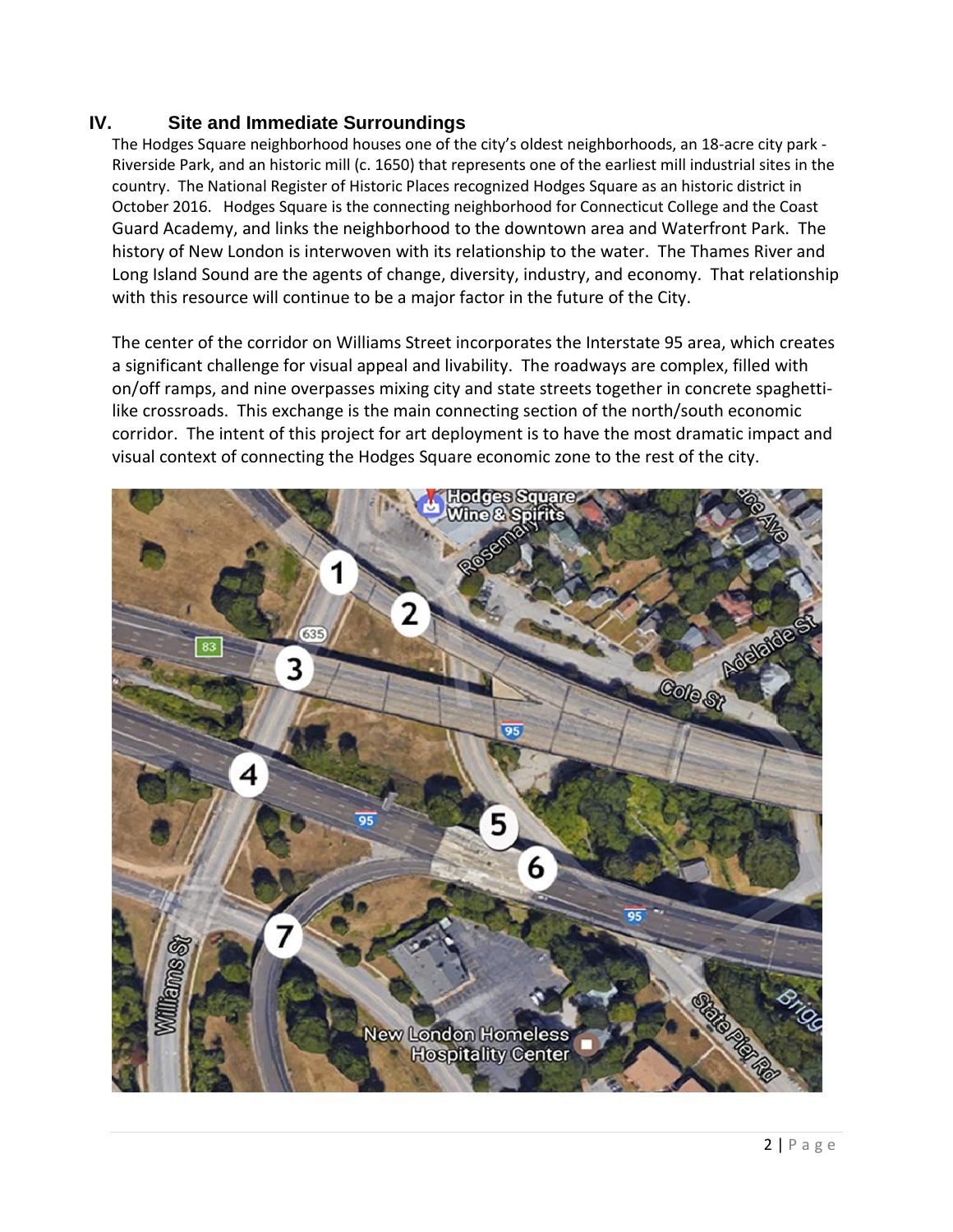Note: the underpass are double sided and all identified underpass's is critical to the beautification of the neighborhood. Nonetheless, priority would be given to underpass 1, 2, 3, and 4. Additional consideration will be given to proposer that includes underpass 5, 6, and 7.

## **V. How to Apply**

Artists interested in this project must prepare and submit the following:

- **Proposed Artwork Concept** This proposal shall include conceptual design drawings, sketches and/or any medium sufficient to communicate the artist concept. It should include a **budget** and describe the specifications for the artwork related to materials, size, weight, installation requirements and maintenance guidelines.
- **Letter of Interest** no more than one page in length, which explains your interest in the opportunity. Please include your name, contact information and state the format of your sample submittal.
- **Artist's Statement** no more than 200 words in length, describing your work.
- **Current Resume** If submitting as a team, an individual resume should be submitted for each team member.
- A list of at least **three professional references** familiar with your work and working methods. The list must include complete addresses and telephone numbers.
- Work samples on CD / DVD / USB of your work. Artists applying as a team should submit work samples of each individual artist's work. All work samples must be submitted in either of the two following formats:
	- a. A minimum of eight digital images saved on one CD. All JPEGs must be sized at 250 dpi, 5"x7". You must number and title each JPEG and include a description sheet with corresponding numbers. The sheet should list your name and the titles, dates, media, and dimensions of your work.
	- b. Video(s) on a standard formatted DVD player. Video should be no more than ten minutes in length and each video on the DVD should be a single chapter. Clearly label DVD with your name and title(s) of the work(s). Do not submit original work. Note: if you are submitting video on DVD, you may send up to two additional images supporting your qualification to create public artwork. Each JPEGs must be formatted as instructed above and sent on a separate labeled CD with a description sheet.

Optional: Each artist may include up to three selections of support materials such as reviews, news articles, web links and other related information.

All proposals must be received by 4:00 pm on December 3, 2019, either by mail or hand delivered to:

> Hodges Square Art Opportunity City Hall, 181 State Street New London, CT 06320 Attn: Sybil Tetteh, 2<sup>nd</sup> floor